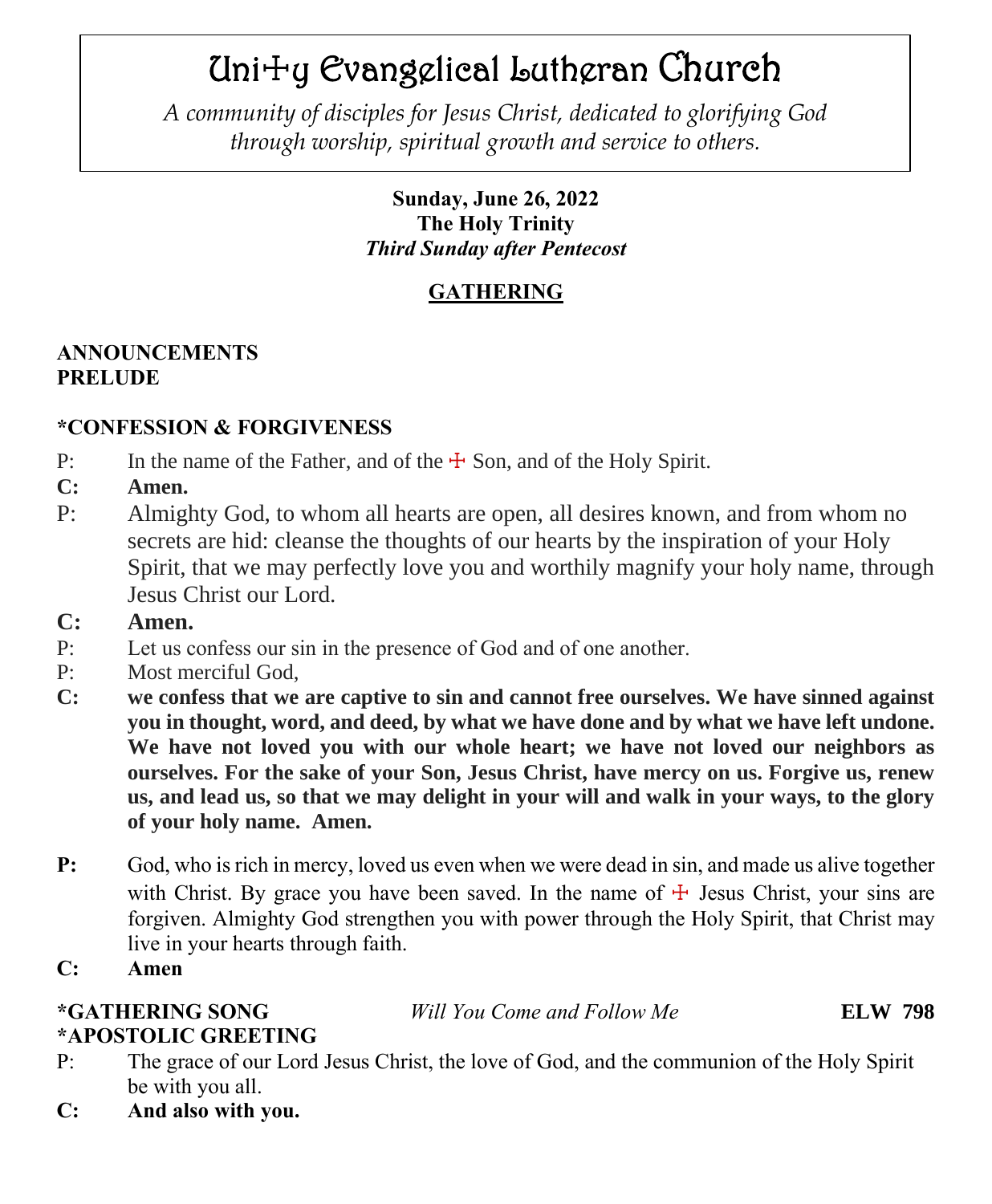#### **\*KYRIE 213 \*CANTICLE OF PRAISE** *Glory to God* **213 \*PRAYER OF THE DAY** *(in unison, see insert)*

### **WORD**

**READINGS** *(See Insert)*

### **FIRST LESSON: 1 Kings 19:15-16, 19-21**

 $A^{\dagger}$  The word of the Lord.

- **C: Thanks be to God.**
- **PSALM: 16** *(read responsively)*

### **SECOND LESSON: Galatians 5:1, 13-25**

- A: The word of the Lord.
- **C: Thanks be to God.**

### **\*GOSPEL ACCLAMATION**

## **Alleluia. Lord, to whom shall we go? Alleluia. You have the words of eternal life. Alleluia, alleluia!**

- P: The Holy Gospel according to St. Luke the 9th chapter
- **C: Glory to you, Oh Lord.**

### **\*GOSPEL READING: Luke 9:51-62**

- P: The Gospel of the Lord.
- **C: Praise to you O Christ**.

#### **MESSAGE** Deborah Johnson

**\*HYMN OF THE DAY** *Jesus Calls Us; o'er the Tumult* **ELW 696**

### **\*AFFIRMATION OF FAITH** *(in unison)*

- P: People of God, do you believe in God the creator of all things, the giver of life and breath?
- **C: Yes, we believe.**
- P: People of God, do you believe in Jesus Christ, born Emmanuel, God with us, who was baptized and revealed as the beloved Son of God, who sought to heal humanity, who took our brokenness upon himself, who suffered, died, and rose for us, who ascended to heaven and one day will come again?

### **C: Yes, we believe.**

P: People of God, do you believe in the Holy Spirit, who continually refreshes our lives and leads us every day, who gathers the church, the body of Christ in the world, who gifts us with faith and promise of eternal life?

# **C: Yes, we believe.**

- P: Thanks be to God! **C: Amen.**
	-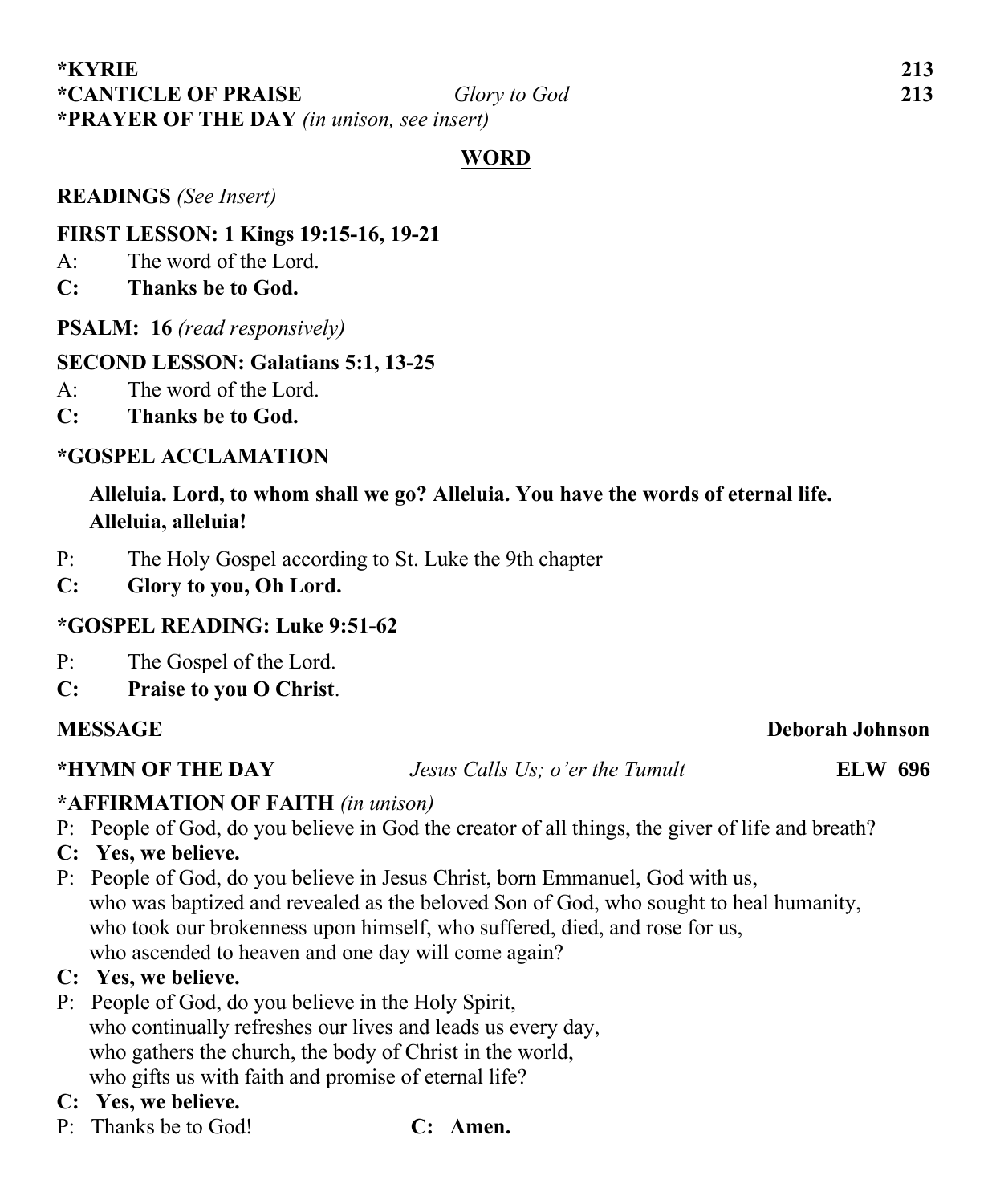### **THANKSGIVING**

#### **OFFERING OFFERING SONG** *Salvation Belongs to Our God* **219**

#### **\*THANKSGIVING FOR THE WORD 220**

P: O God of justice and love, we give thanks to you that you illumine our way through life with the words of your son. Give us the light we need, awaken us to the needs of others, and at the end bring all the world to your feast; through Jesus Christ, our Savior and Lord, to whom, with you and the Holy Spirit, be honor and glory forever.

**C: Amen.**

#### **\*THE LORD'S PRAYER** *(in unison)* **221**

 **Our Father, who art in heaven, hollowed be thy name, thy kingdom come, thy will be done, on earth as it is in heaven. Give us this day our daily bread; and forgive us our trespasses, as we forgive those who trespass against us; and lead us not into temptation, but deliver us from evil. For thine is the kingdom, and the power, and the glory, forever and ever. Amen.**

#### **SENDING**

#### **\*BLESSING**

- P: The Lord bless you and keep you. The Lord's face shine on you with grace and mercy. The Lord look upon you with favor and  $\pm$  give you peace.
- **C: Amen.**

**\*SENDING SONG** *The Spirit Sends Us Forth to Serve* **ELW 551**

#### **DISMISSAL**

- P: Go in peace. Share the Good News!
- **C: Thanks be to God.**

**\*POSTLUDE** \*Congregation Stands Congregational Responses are **in bold**

#### **Serving Today, June 26, 2022**

**Minister:** Deacon Deborah Johnson **Lay Reader:** Ruie Jones

#### **Serving Next Sunday, July 3, 2022**

**Lay Leader:** Ruie Jones **Lay Reader:** Tinita Stoker

**Offering and Attendance for June 19, 2022**

Attendance: 18 Offering: \$875